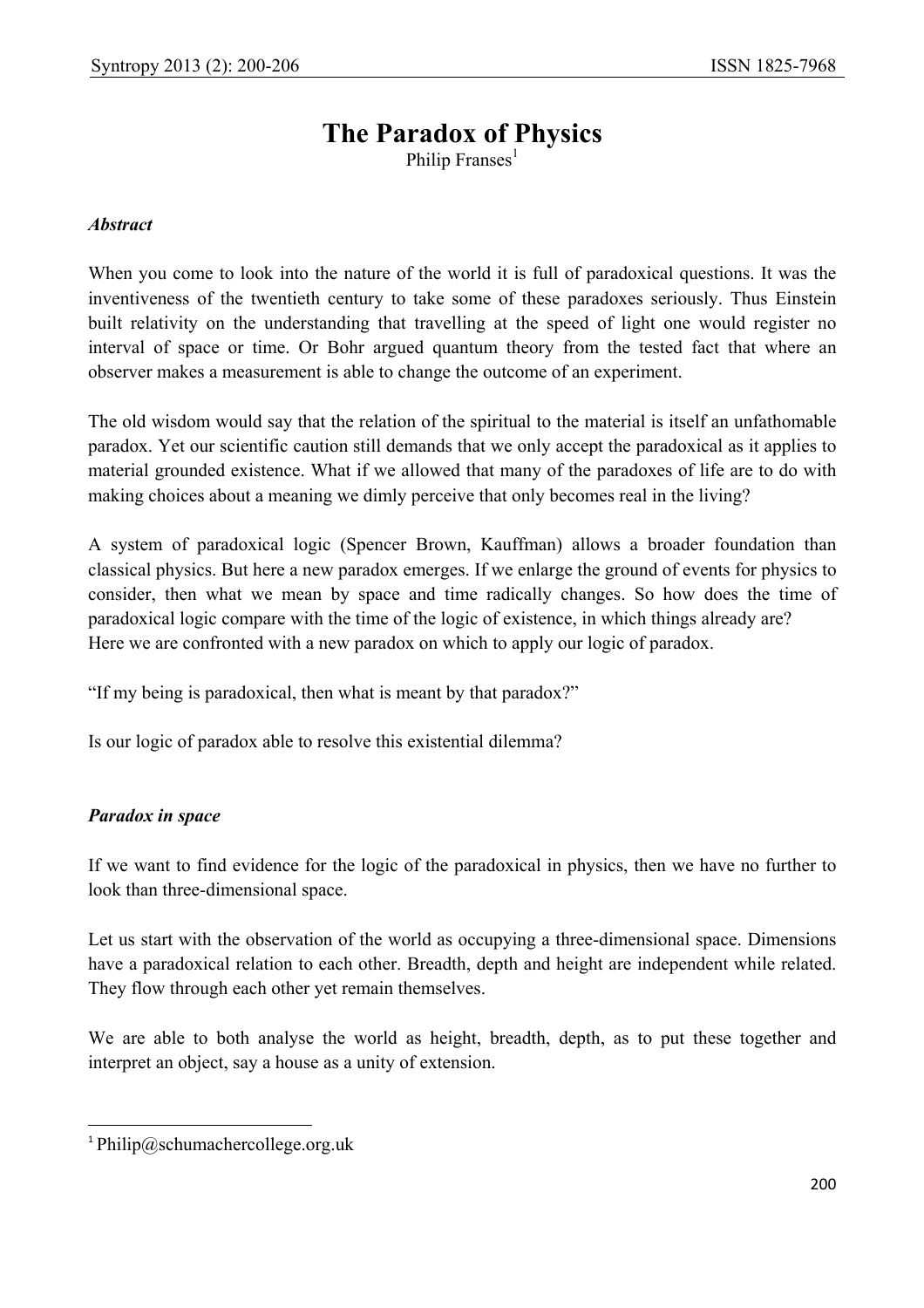Lou Kauffman goes into great mathematical detail about the nature of three-dimensional space (Kauffman, p.125-138). Our mind sees by establishing planes of reflection in between that partition the object in terms of breadth, depth and height. Our mind is doing something active, finding planes of reflection that identify the object in its three dimensional world.

This trick of reflection works, because the dimensions are symmetric with each other. The plan of reflection sees something behind and something in the fore of what then appears to be a dimension of depth. One seems to be seeing into the object as something with perspective. But the trick of reflection locates the origin of the 3D-ness in the object itself. The chunkiness is understood from the perspective of being an attribute of the object itself, not the seeing. The process of seeing reflects the front to the back, the left to the right, the up with the down, to leave an appearance of a substantive occupation of 3D space.

Each dimension of breadth, depth, height are interchangeably symmetric. One could in fact (at least mathematically though not visually) have any number of independent dimensions and the trick of reflection would switch between a feeling of separate aspects of extension and a feeling of a whole thing occupying space.

The paradoxical nature of this seeing is illustrated in many ways. For instance if one focuses first on a house in the foreground, then one sees in it depth etc. If one then focuses on the forest beyond, then the house becomes flat in its disregarded irrelevance to the scene of one's attention.

One can also poignantly see this reality in the reversing cube. The mind can invent different planes of reflection to create a cube out a flat two dimensional image. One continually sees between the two different 3D interpretations.



*Figure 1: Reversing cube: there is an ambiguity in how the mind turns this two dimensional object into a three dimensional form. One can indeed feel the cube flipping from one state to the other.* 

The first state the cube is sitting comfortably between this text and the text above. The vital plane of reflection we use to construct the cube is located upon the 2D surface of the page.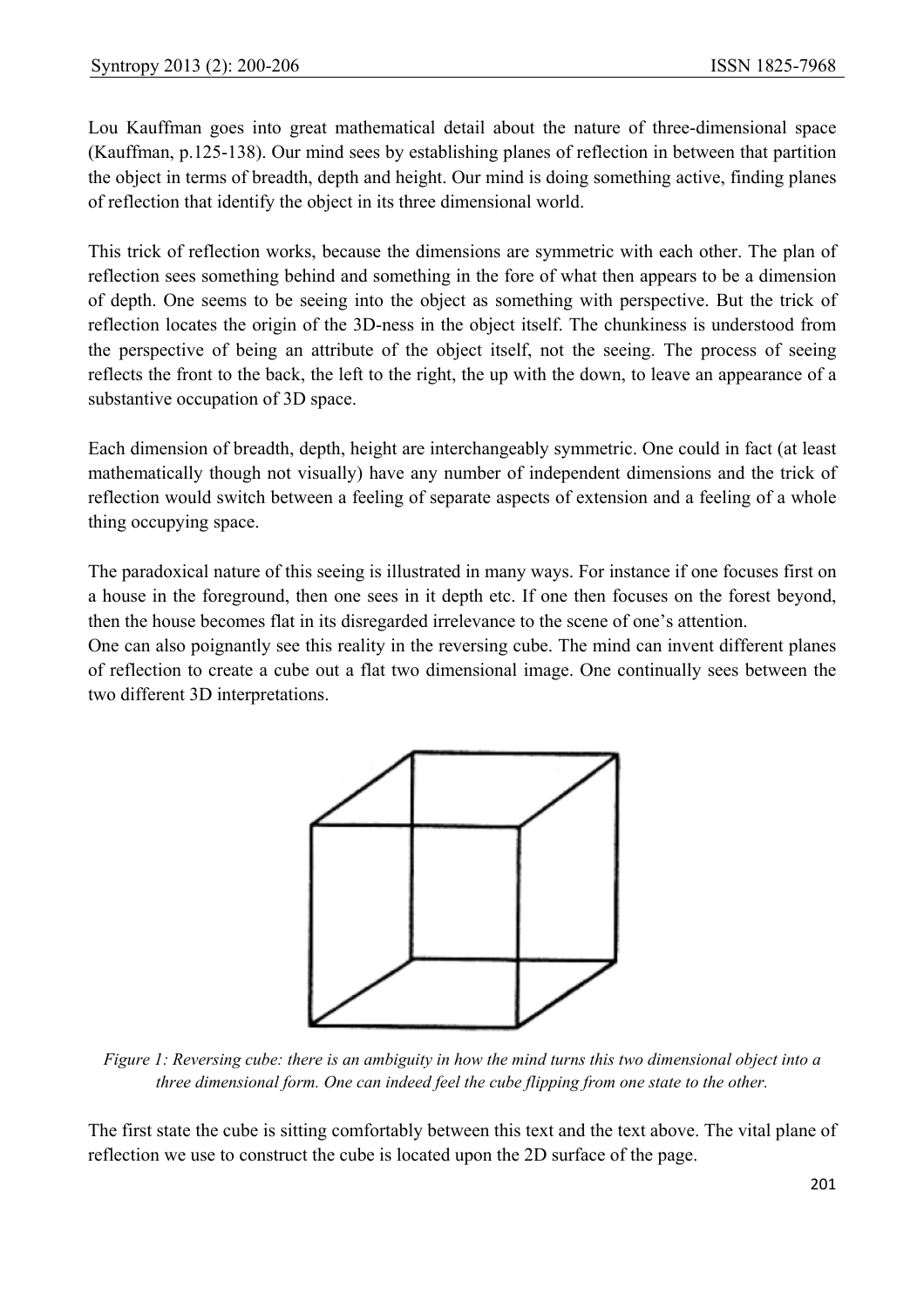In the second rendition, the back face of this cube going into the page becomes the outward pointing face of a cube whose dimension is through the page. The plane of reflection is situated between the page and us.

The reversing cube again illustrates how the logic of 3D seeing is paradoxical. The same lines on the two dimensional page of breadth and height can be turned into different 3D representations. The mind reflects the lines into different objects. The three dimensional sense is realised by a process of utilizing planes of reflection, which can be employed to realise different results.

The utility of the paradoxical is unquestionable. We enter into a three dimensional view, that holds the object of our attention, to allow our mind to journey through the detail, of windows, roofs, drain etc singularly, while allowing at any time that the paradoxical dissolves back into the unity of a house. There are many ways we can represent the house through planes of reflection. But the reflection gives to our attention a structured facility to "go into the house" and to focus on the specific detail of its parts. The paradoxical mediates our linear analysis with the oneness of the object.

Also the paradoxical is no less logical for not being exact. Planes of reflection augment the linear aspect of mind, to concentrate upon a particular detail, by sorting the information of our seeing into different simultaneous dimensions to detail. The depth is created by the symmetry of front-back, left-right, up-down that allows us to contrast and distinguish a pattern of symmetry. The planes of reflection we use allow us to tell a house by the pattern of contrast between back and front, up and down, left and right. At the same time these symmetries can be used to separate the house into dimensions locating the aspects of detail, such as a window, we in turn might wish to examine. The paradoxical gives to our mind the transparency to explore the world before deciding on its pattern. Our seeing is fluid to invent its own reference in which to manipulate the world without thereby changing what we see. The paradoxical allows us to move to the real in the way we want.

## *Paradox of here*

When Grandy writes about light he points out that a tree that is several hundred metres away through the window is brought by light into the awareness of hereness. Light brings about presence from things that are in fact distant from me.

"*By means of light mediated experiences, we are able to have visual experience of things not materially present. As a presenting medium, however, light does not yield to such experience. To bring off vision of other things, light must be the "letting appear" that does not itself appear. It must also be the "letting appear" that gives rise to visual experience not spatially and temporally coincidental with the things experienced. In letting all this appear or happen, light is not party to any of it. Its lack of appearance,*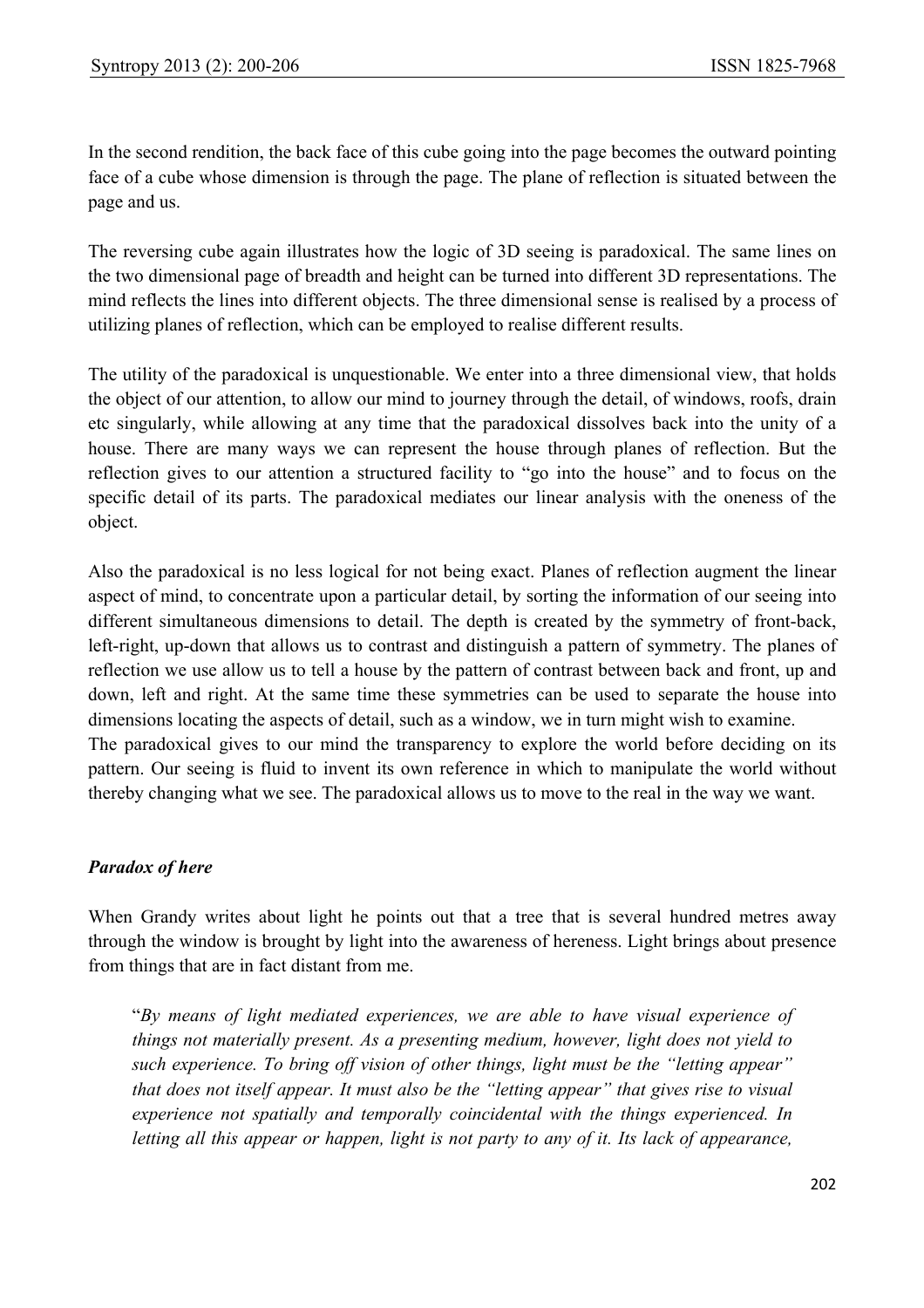*its clearness, or invisibility, keeps it fully present, rather than imaginistically divided off into places we call 'there' and 'then'*". (Grandy, p.56-57)

We can try this out by looking at something far off that light makes appear as here, present to us. It was this understanding that Einstein used when coming to his theory of relativity, that for someone travelling on a beam of light, they would experience no separation, or duration. For light is the bringing of presence, by definition. Light experiences no interval of passage in itself. All finite passages have to be weighed in relation to light.

We build up a picture of the world by here's and now's created by the act of establishing presence through the exercise of light. What light makes present is the relative perspective from which our experience finds its place as a manifestation of a here and now.

### *Paradox of now*

In Maxwell's equations demonstrating the existence of electromagnetic waves, there are two solutions. In one, the wave moves with a particular (retarded) speed around 300,000 km/sec. In a second solution, the wave appears to travel ahead of time. This is known as an advanced wave.



*Figure 2 Retarded and advanced wave* 

The first solution states that as we look back to the past, the wave lags behind time by an increasing amount, indicating the finite speed the wave needs for passage. This wave is drawn on the left hand side, giving a necessary causal foundation (or root) to the future that light is also able to support. The second solution increasingly speeds ahead of where time has reached! This is the wave on the left that anticipates the course of time in a behaviour that bends the future in readiness to receive and resolve the delay of the wave out of the past.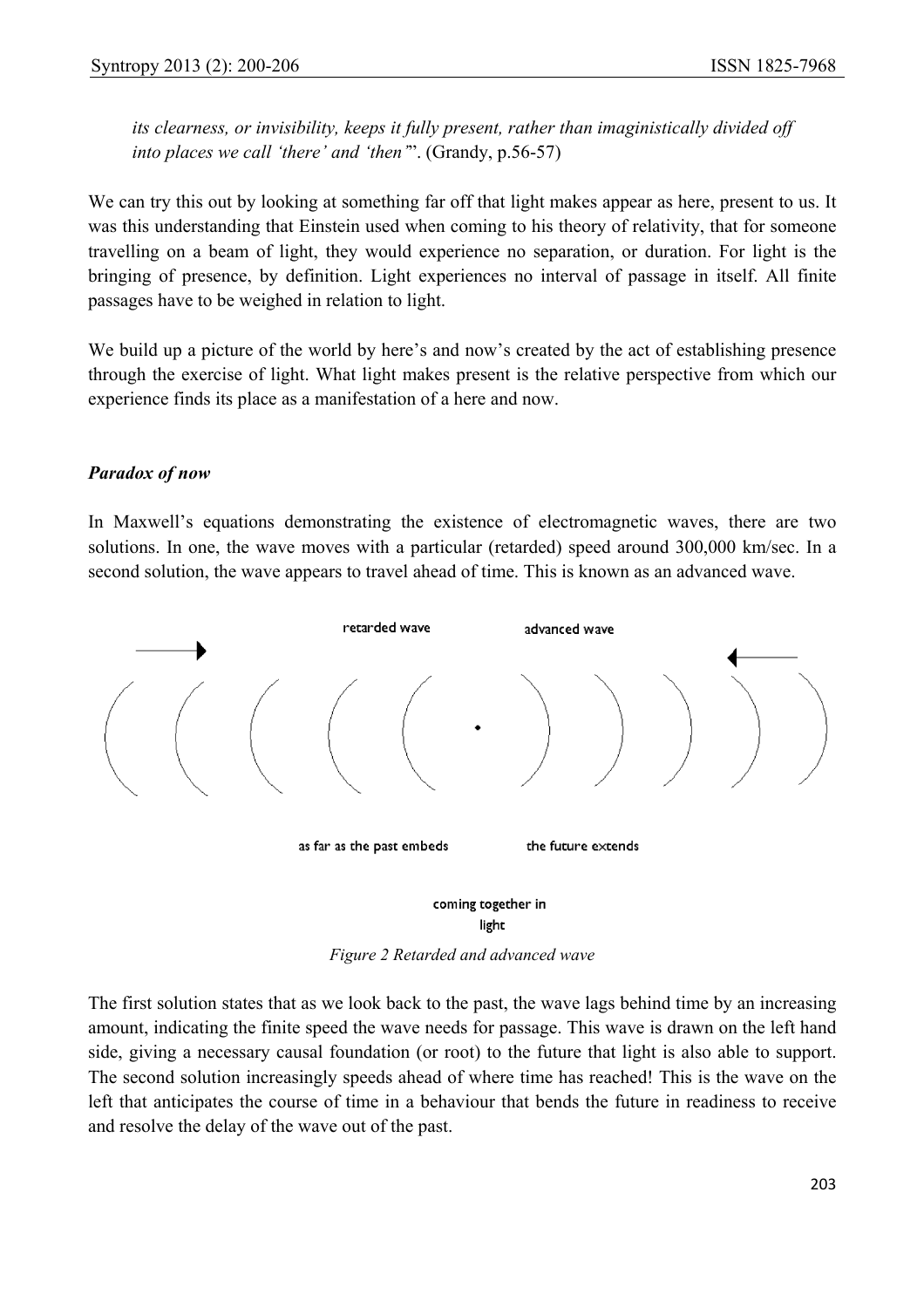Everyone is familiar with retarded waves – when one throws a stone into a pond, the wave does not spread instantaneously throughout the whole pond. The wave moves in concentric circles at a finite speed through the medium of the water. The wave is retarded. Inward moving waves, in contrast to the outward moving waves of a stone in a pond, are known as advanced waves in that they exist before the disturbance that is responsible for them. The advanced wave plays the movie backwards, so that the concentric rings move inward up to the point figuratively of the stone lifting out of the water.

*"Maxwell's theory of electromagnetism, developed in the mid-nineteenth century, is easily seen to admit two kinds of mathematical solutions for the equations describing radiation of energy in the electromagnetic field.* 

*One sort of radiation, called the retarded solution, seems to correspond to what we actually observe in nature, which is outgoing concentric waves. The other case, the socalled advanced solution, describes the temporal inverse phenomenon - incoming concentric waves - which never seems to be found in nature. Thus the puzzle of temporal asymmetry here takes a particularly sharp form. Maxwell's theory clearly permits both kinds of solution, but nature appears to choose only one."* (Price)

Feynman and Wheeler (1945) first suggested that we see the advanced and retarded waves as part of a single phenomenon. In Feynman's Nobel-prize acceptance speech he recalls,

"*Let us suppose that the return action by the charges in the absorber reaches the source by advanced waves as well as by the ordinary retarded waves of reflected light; so that the law of interaction acts backward in time, as well as forward in time. I was enough of a physicist at that time not to say, "Oh, no, how could that be?" For today all physicists know from studying Einstein and Bohr, that sometimes an idea which looks completely paradoxical at first, if analyzed to completion in all detail and in experimental situations, may, in fact, not be paradoxical. I found that you get the right answer if you use half-advanced and half-retarded as the field generated by each charge. That is, one is to use the solution of Maxwell's equation which is symmetrical in time.*" (Feynman)

We can also understand past and future in symmetrical juxtaposition, as a way of focusing our seeing upon the experience of now. Light brings into our now, a future sense of how a past left open, may be completed.

The future delivers its own personality of character as alone capable of stating this present. Instead of defining the observer beforehand as fixture of the reality to be explored, the observer is left open as a freedom to be resolved in the event giving meaning to its relation to the observed. Similarly instead of the observed being an objective truth already out there waiting to be passively seen, the material universe of objectivity is similarly to be a freedom seeking expression in the meeting with the observer.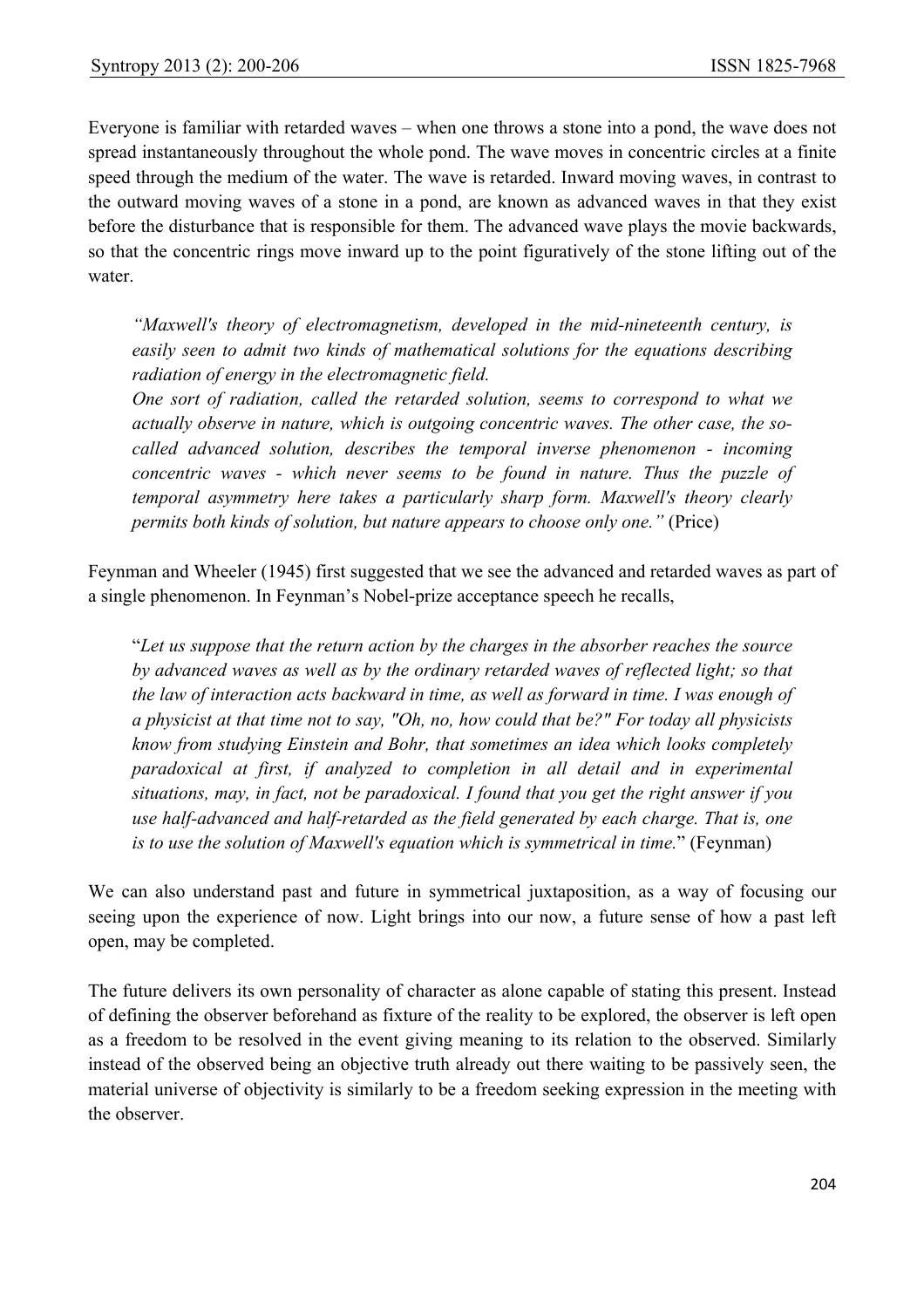Advanced and retarded half-waves are a symmetry of division as space, in which future and past can reflect a whole instance of temporal unfolding. The separation of time, in moments held distinct by clock hand differences, turns into the balance of time, to hold a concentrated moment in its own inward sense of itself. Time lives in the leap by which what scratched at the glass of reality inadmissibly, is suddenly freed into a noticing of eternal license.

## *Paradox of paradoxes?*

The question we are asking then is can we turn this paradoxical attitude of seeing on itself. We can then filter the world through its own innate unknowingness until meeting that quality of expression that tells us uniquely as interpreters of meaning. Thus we turn the paradox of the filter of seeing into the question of our seeing itself. The filter of the paradoxical by which the world is differentiated turns into the question of our own finite meaning as aware subjects. Paradoxical logic is given the freedom to come to its own meaning.

Advanced and retarded waves, the observer and the observed, the wave function and its conjugate, are not alternative representations of existence where the one follows the other. They are all together a statement about a moment, in which the tension of opposites is held in an overcoming. So Kauffman describes a matrix of advanced and retarded waves, in which the composite sense of both realities carry their paradoxical tension in a mathematical form of their unified action. The world is able to make meaning without untangling into exact fragments the contribution of prophetic intuition and historic analysis.

We already thus possess a different mathematical approach to physics, that describes dialogue between observer and observed, feminine and masculine, future and past without having to intercept these elements in their separate articulations. Instead of putting physical concepts in boxes – mass belongs to the observed realm; awareness to the observer (human) realm; etc there are acts of meaning generating their own order. The multiple dimensions of paradox, allow an order at many levels of existence. We are no longer required by paradoxical logic to untangle these layers of meaning from each other into separate disciplines.

The very quality of dialogue is for two opposing tendencies to come together in unity that is more than either part. The boxes removed, the paradoxical is no longer the oddity of physics, but the very heart of existence that gives the world its many sided nature.

This type of order is enabled by the inclination to wholly commit to the admittance of a disruptive element into existence. In personal life, this means to accept moments of complete inner upheaval to make way for what demands recognition in the new expression of meaning.

The mathematics that describes jumps between discrete states of reality, allows for existence to leap in and out of its own skin altogether. The gathering of unity, behind the scenes, makes the case for existence to decide upon its own intrinsic paradox. The basic question lets us swing in and out of